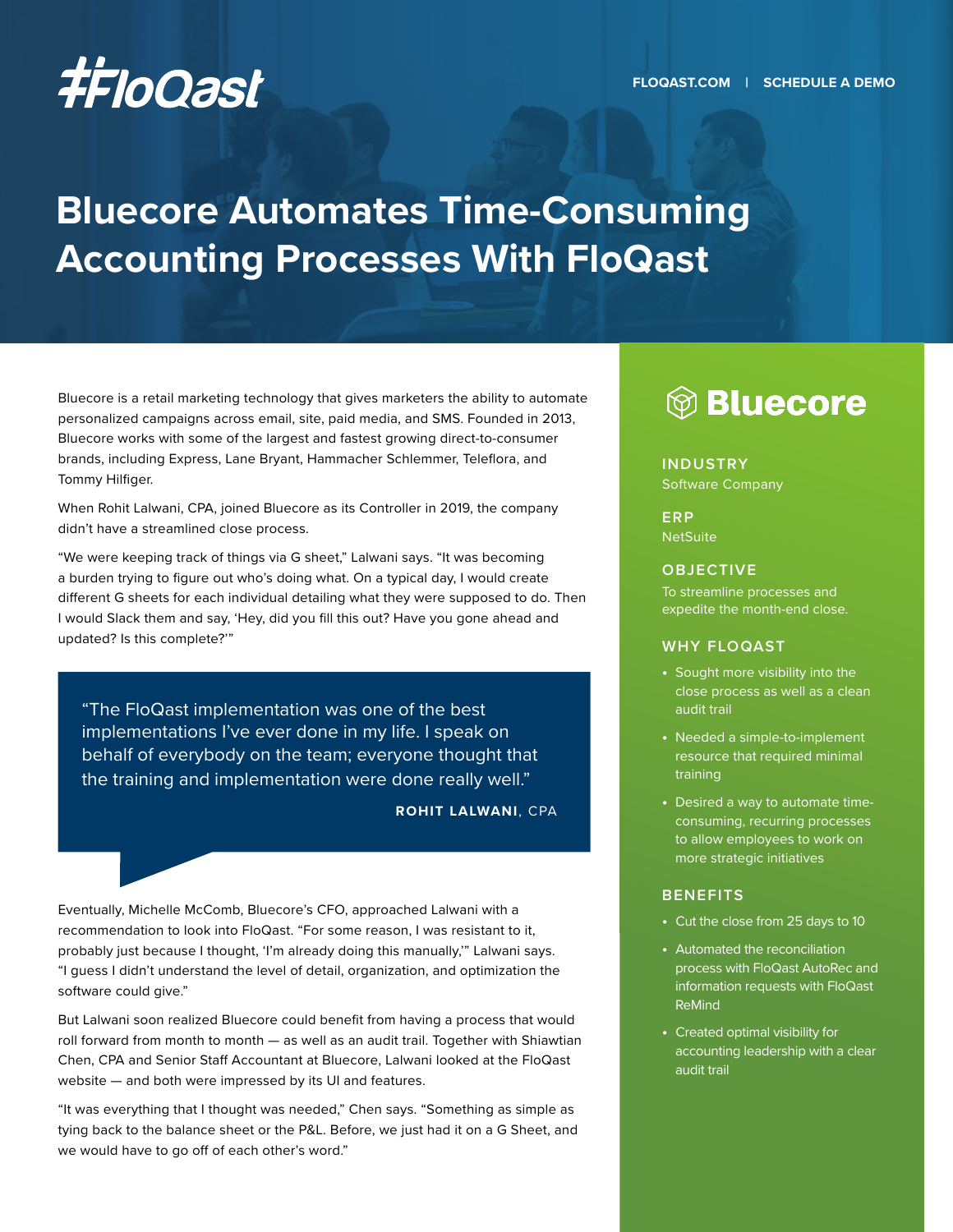# **Quick and Easy Implementation**

Bluecore implemented FloQast in December 2020 and started using it in January 2021.

"The FloQast implementation was one of the best implementations I've ever done in my life," Lalwani says. "I speak on behalf of everybody on the team; everyone thought that the training and implementation were done really well."

Chen agrees."From onboarding to even now, the communication has been quite frequent, and we never felt like we were alone in the process."

## **Easier Close = Less Stress**

FloQast has changed the close process entirely by standardizing the expectations and providing visibility into who is responsible for which tasks.

"When you have a team in various locations, sometimes you don't know what other people are working on," says Lalwani. "So for me, as the one organizing the workload, sometimes I forget this person is doing this, this person's doing that. But now that I have a checklist and can monitor what's being done, it gives me a better sense of organization."

Thanks to FloQast, Lalwani says Bluecore had significantly reduced their time to close — from 25 to just 10 days.

"Shortening your close doesn't mean working more hours — or harder. A big part of this is organization. That's where FloQast comes in. Now, guess what? You have your to-do list. Go ahead and start working on it. Then you have tools like AutoRec. You have tools like ReMind. These are tools that are helping us achieve a shorter close and allowing people to work on other things."

### **Automating Information Requests With FloQast ReMind**

Lalwani loves learning about new technology, so he was excited to try out FloQast ReMind, a request management workflow add-on that automates and reduces the time spent using email to request information.

Bluecore had issues with invoices not being received on time and having to continuously follow up internally and externally. Since they started usingReMind in March of 2021, that is no longer an issue.

Chen now uses Remind to automatically reach out to vendors to ask for estimates before the close of each month —, plus email executives to let them know bills are waiting for approval.

"It really saves me time from normally emailing every month," says Chen. "Before, even if you were using a template, you'd have to remind yourself every month to do it. Now, ReMind does it for me every month."

# **The AutoRec Effect**

Bluecore also relies heavily on FloQast AutoRec, an implementation primarily fueled by one particularly onerous prepaid reconciliation. Lalwani recalls tasking Chen with looking for a way to make the reconciliation more manageable with FloQast.

"I would say once you start using [FloQast], it becomes a need-to-have. I think those who have not used it don't understand the optimization. If you're looking at cost, your cost will get made up in the time that you save through efficiency."

**ROHIT LALWANI**, CPA

"It used to take many hours just to prepare that for his review and make sure all the forms are updated, month over month, and that all the prepaids are entered in," Chen says. "Whereas now we can go into AutoRec, upload the new prepaids, and then it just spits out a new reconciliation."

Now that reconciliation takes just half an hour, and the team can spend that extra time on higher-level tasks.

"You want them spending more time analyzing what they're doing versus spending eight hours preparing a reconciliation," Lalwani says. "The whole team has been able to focus on what's going on with the business versus preparing reconciliations. To me, that's a huge value-add right there because they're focusing on analytics and variances versus comparing documents in Excel."

Thinking back to his previous skepticism, Lalwani now laughs, recognizing FloQast as a necessity. "I would say once you start using it, it becomes a need-to-have. I think those who have not used it don't understand the optimization. If you're looking at cost, your cost will get made up in the time that you save through efficiency."



**[FLOQAST.COM](http://floqast.com) | [SCHEDULE A DEMO](https://floqast.com/schedule-a-demo/)**